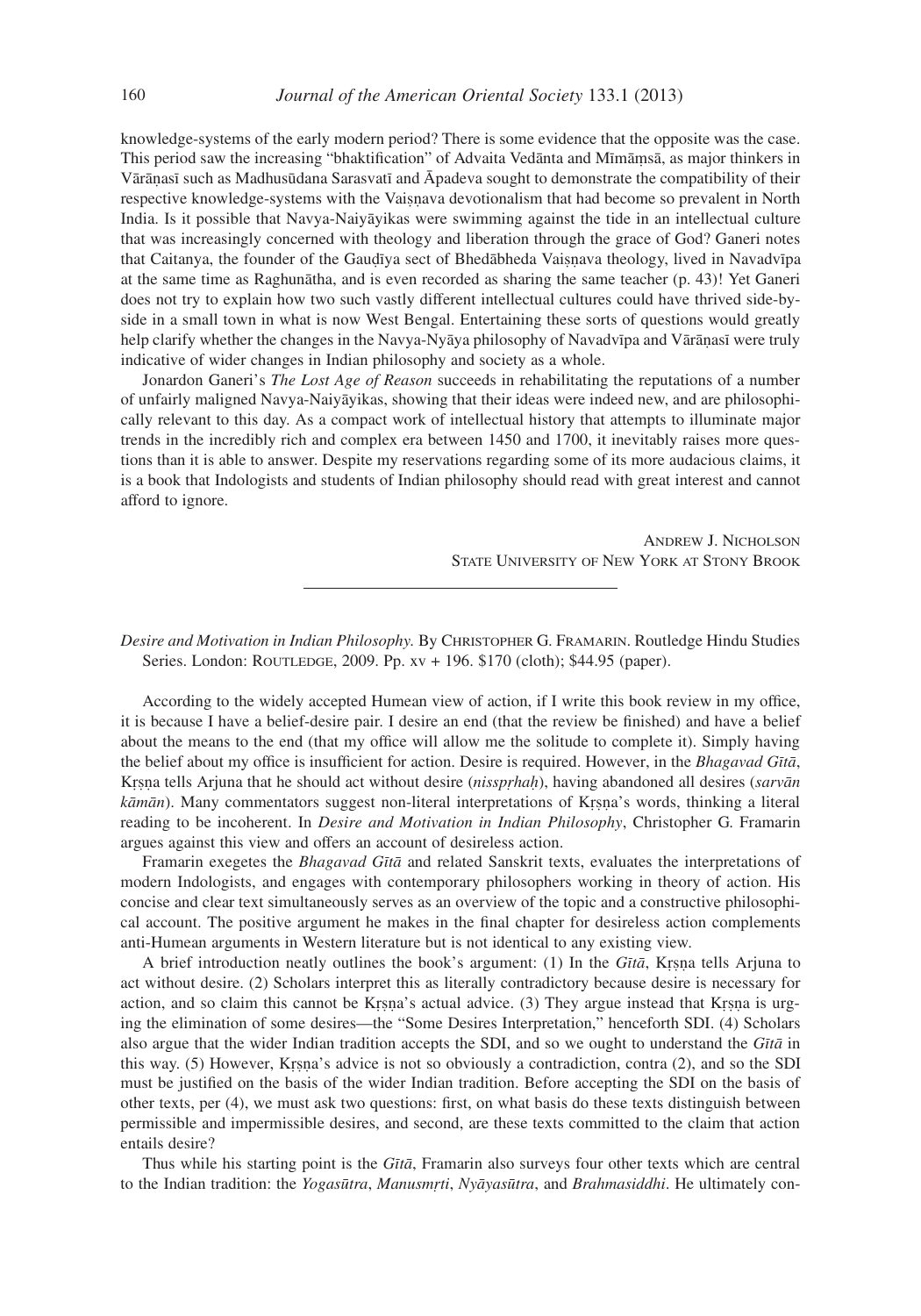cludes that the SDI is implausible. Further, he claims that the Indian tradition is not always committed to action entailing desire, and so for these reasons we ought to take the argument for desireless action seriously.

Chapter two investigates how we might distinguish between permissible and impermissible desires, on the SDI. Framarin concludes that there are two closely related conditions: a desire is permissible only if the object of the desire is the most valuable one, and only if the desire "plays a necessary role in motivating the right action" (p. 31). A second way of putting this set of conditions is that if and only if a fully knowledgeable agent would have a desire is it permissible. As support, Framarin explicates Patañjali's analysis of *rāga* and *dveṣa* (typically translated as "desire" and "aversion") in the *Yogasūtra*, with Vyāsa's commentary.

In chapter three Framarin takes up the "*Mokṣa-*Only Interpretation" (Kṛṣṇa advises Arjuna to act only on the desire for *mokṣa*, or liberation). Framarin criticizes all of the arguments for this interpretation as being ad hoc and self-contradictory accounts of permissibility which entail that *mokṣa* itself cannot be permissible.

Chapter four considers whether the desires permitted are "unselfish" ones (the "No Selfish Desires Interpretation"). After disambiguating two ways the term "selfish" could be understood (simply selfinterested or excessively self-interested), Framarin suggests that problems remain on either interpretation. One is that simply self-interested desires seem permissible. For example, an enlightened sage would not refuse to treat his own injury just because it belongs to himself. However, if we mean excessively self-interested desires, eliminating excessively self-interested desires will not necessarily eliminate excessively self-interested actions. Framarin argues that, for instance, a child's desire for more cake than his sibling need not be motivated by the desire to have more cake than his sibling. It might simply be the desire to eat cake.

Having rejected two versions of the SDI (the *Moksa*-Only and No Selfish Desires Interpretations), in chapter five Framarin turns to the *Manusmrti*. He claims that *Manusmrti* 2.3 should be understood: "belief is the basis of desire," not "desire is the basis of intention." Framarin thus argues that the *Manusmṛti* cannot be marshaled as evidence for a broadly Humean view in Indian philosophy. Instead, the *Manusmṛti* only requires that one have a desire for a means. In a case such as performing a ritual sacrifice, one might have a purpose such as fulfilling an injunction (*vidhi*), a belief that the *agnihotra* sacrifice will fulfill the *vidhi*, and a desire to perform a sacrifice which is a means to the *vidhi*, but no desire to fulfill the *vidhi* (p. 87). Acting without desire, then, would be acting simply because an action is to be done—and desiring only the means (pp. 90–91).

In chapter six Framarin takes up the *Nyāyasūtra* and *Brahmasiddhi*, two texts which are typically taken to exclude phenomenologically salient desires. This is the third variation of the Some Desires Interpretation, and Framarin shows that it entails that all desires are impermissible (both for ends and means). After all, it seems characteristic of desires to dispose us to have sensations of joy and disappointment based on the results of our actions. Framarin proposes that these Indian texts actually distinguish between a type of purpose that is equanimous (*icchā* in the *Brahmasiddhi*, *vairāgya* in the *Nyāyasūtra*) and desires that are phenomenologically salient (*rāga* and *dveṣa* in both texts). What these texts say, then, is that a person free from *rāga* and *dveṣa* need not have desires, but only an equanimous purpose.

The last chapter is primarily dedicated to refuting analytic philosopher Michael Smith's version of Humeanism. If anti-Humean arguments are plausible, then there is no philosophical constraint against taking Krṣṇa's advice literally. Framarin's anti-Humean alternative is different from contemporary philosophy's alternatives. On his view, beliefs and purposes (not desires) motivate actions, whereas contemporary anti-Humean models claim that beliefs alone can motivate. Thus Framarin claims that his proposal is not intimately tied to the success of contemporary rebuttals to Humeanism.

Undertaking such a wide-ranging work of comparative and reconstructive philosophy is a difficult task. There is always the danger of neglecting the text's historical context and shoehorning passages into preconceived philosophical categories. This is essentially Simon Brodbeck's criticism, who says the *Mahābhārata* and *Bhagavad Gītā "*would be a more convincing locative object of study than 'Indian philosophy'," and that Framarin writes as if brahminical commentaries are straightforward expositions of a root text, rather than often creative philosophical efforts in their own right (*Religious*